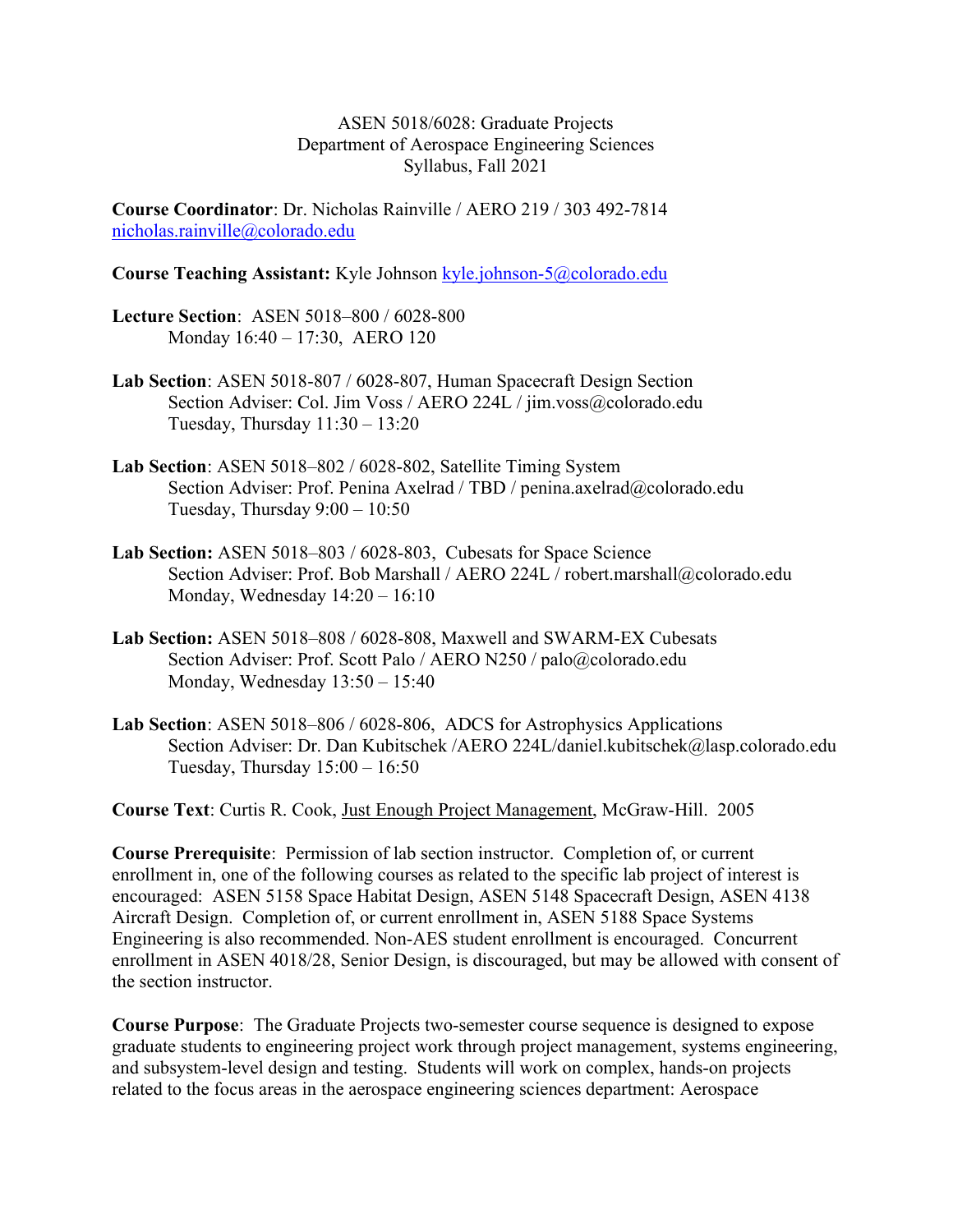Engineering Systems, Astrodynamics and Satellite Navigation Systems, Bioastronautics, and Remote Sensing, Earth and Space Sciences. Students completing this course series will be better prepared for the type of project work and team dynamics they will encounter in government and industry.

Course Objectives: Students will participate in and be exposed to:

Project Management, Systems Engineering

- Formal reviews
- Project documentation

Technical contribution to complex engineering project

- Build, Test, Verify
- Leadership (ASEN 6028)

• Technical Leadership, SE, or PM roles Technical documentation Presentation/Public speaking skills

Course Grading: The lab section advisor and course coordinator will split grading responsibilities as described below.

The lab section professor will determine 85% of the student's grade in the following areas:

- 1) Presentations clear and concise content and delivery
- 2) Documentation quality engineering writing, delivered in accordance with deadlines
- 3) Peer evaluations
- 4) Faculty evaluation
- 5) Section Participation

\*more detailed grading rubrics for each section will be provided by the project advisor

The course coordinator will determine 15% of the student's grade in the following areas: 1) Participation (5%)

 Timecard submissions (2%) Documentation submissions (1%) Attendance (2%) 2) Public Speaking Evaluation (5%)

- 3) Quiz ASEN 5018 (5%)
- 3) Peer Evaluation Feedback Quality ASEN 6028 (5%)

# Classroom Behavior

Both students and faculty are responsible for maintaining an appropriate learning environment in all instructional settings, whether in person, remote or online. Those who fail to adhere to such behavioral standards may be subject to discipline. Professional courtesy and sensitivity are especially important with respect to individuals and topics dealing with race, color, national origin, sex, pregnancy, age, disability, creed, religion, sexual orientation, gender identity, gender expression, veteran status, political affiliation or political philosophy. For more information, see the policies on classroom behavior and the Student Conduct & Conflict Resolution policies.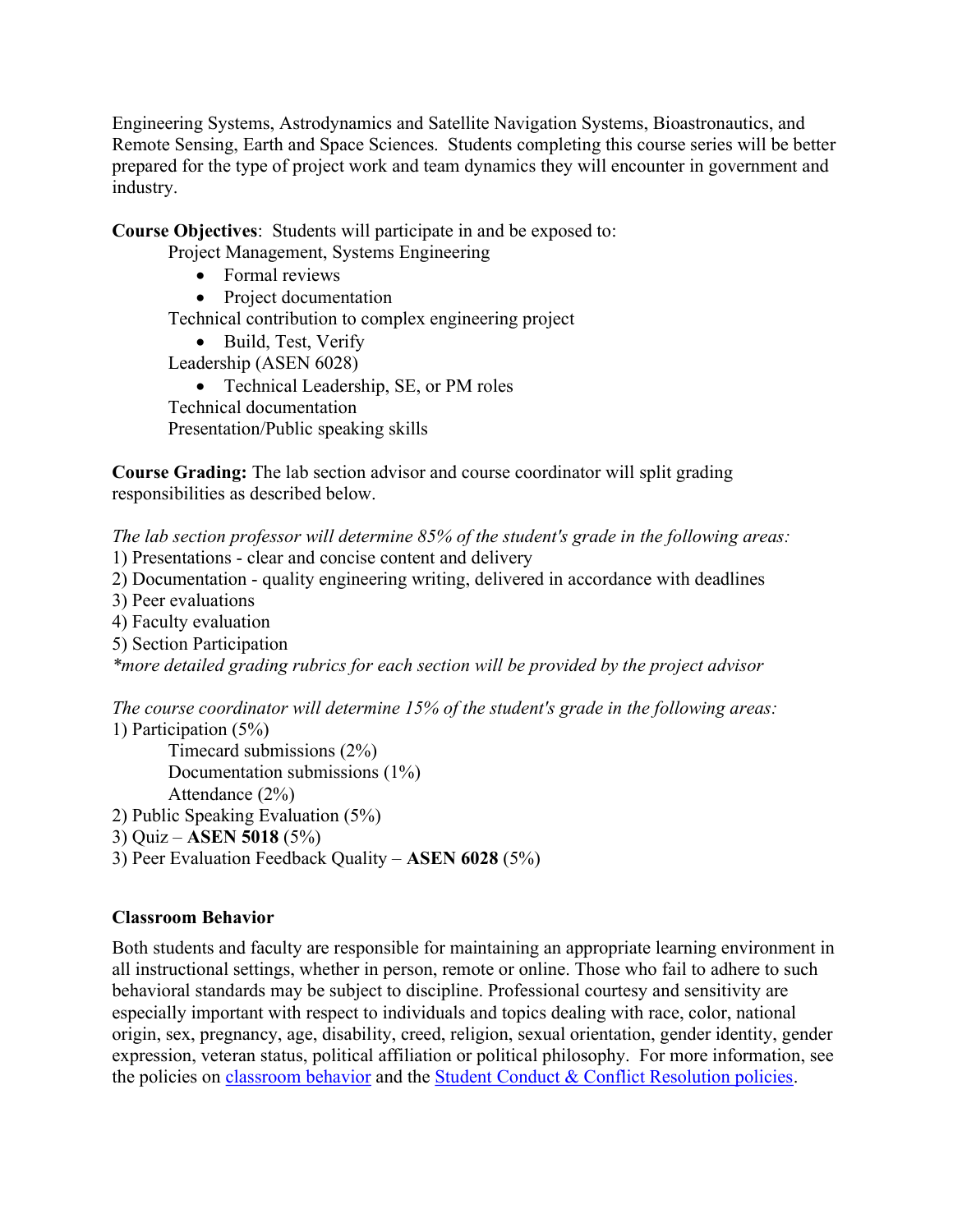### Requirements for COVID-19

As a matter of public health and safety due to the pandemic, all members of the CU Boulder community and all visitors to campus must follow university, department and building requirements and all public health orders in place to reduce the risk of spreading infectious disease. Students who fail to adhere to these requirements will be asked to leave class, and students who do not leave class when asked or who refuse to comply with these requirements will be referred to Student Conduct and Conflict Resolution. For more information, see the policy on classroom behavior and the Student Code of Conduct. If you require accommodation because a disability prevents you from fulfilling these safety measures, please follow the steps in the "Accommodation for Disabilities" statement on this syllabus.

As of Aug. 13, 2021, CU Boulder has returned to requiring masks in classrooms and laboratories regardless of vaccination status. This requirement is a temporary precaution during the delta surge to supplement CU Boulder's COVID-19 vaccine requirement. Exemptions include individuals who cannot medically tolerate a face covering, as well as those who are hearingimpaired or otherwise disabled or who are communicating with someone who is hearingimpaired or otherwise disabled and where the ability to see the mouth is essential to communication. If you qualify for a mask-related accommodation, please follow the steps in the "Accommodation for Disabilities" statement on this syllabus. In addition, vaccinated instructional faculty who are engaged in an indoor instructional activity and are separated by at least 6 feet from the nearest person are exempt from wearing masks if they so choose.

Students who have tested positive for COVID-19, have symptoms of COVID-19, or have had close contact with someone who has tested positive for or had symptoms of COVID-19 must stay home. In this class, if you are sick or quarantined, notify the course coordinator (nicholas.rainville@colorado.edu) that you will be absent. You do **not** need to state the nature of your illness or provide a doctor's note, but you are required to provide notification within 5 days of the lecture or project section absence.

# Accommodation for Disabilities

If you qualify for accommodations because of a disability, please submit your accommodation letter from Disability Services to your faculty member in a timely manner so that your needs can be addressed. Disability Services determines accommodations based on documented disabilities in the academic environment. Information on requesting accommodations is located on the Disability Services website. Contact Disability Services at 303-492-8671 or dsinfo@colorado.edu for further assistance. If you have a temporary medical condition, see Temporary Medical Conditions on the Disability Services website.

#### Preferred Student Names and Pronouns

CU Boulder recognizes that students' legal information doesn't always align with how they identify. Students may update their preferred names and pronouns via the student portal; those preferred names and pronouns are listed on instructors' class rosters. In the absence of such updates, the name that appears on the class roster is the student's legal name.